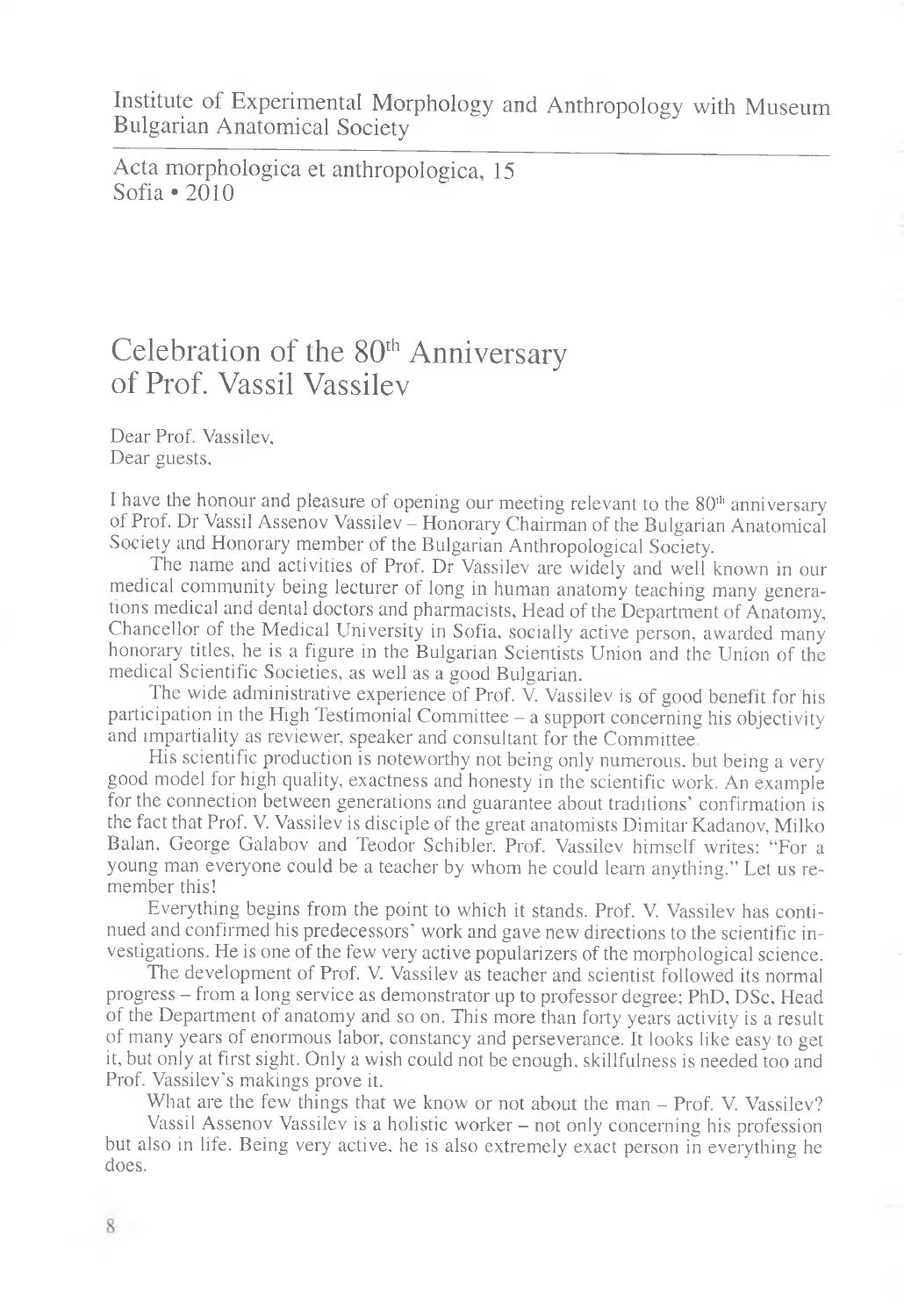Vassil Assenov Vassilev is married to Dr Margaret Vassileva, the only wife for him till now. The pride of the parents is both their children – Dr Ekaterina Vassileva and Dr Ivan Vassilev. I shall omit the grandchildren meaning not that they are persons of no importance, but because of the fact that the Family Vassilev is proud of five great-grandchildren also. Let them be happy, healthy and smart!

As a man coming from Boyana district. Prof. Vassilev is enthusiastic skier. Nowadays, he is playing basketball ambitiously and passionately. A good example to be followed!

The constant endeavors of Prof. Vassilev are extraordinary for the consolidation and development of the Bulgarian Anatomical Society that he has done during the past years and has carried on till now. The tradition enjoins him and undertakes him to do it being connected with the names of Asen Hadjiolov, Dimitar Kadanov, Milko Balan, George Galabov. For Prof. Vassilev the professional, alive consolidation of the Bulgarian morphologists is a precondition about contemporary, high-grade development of the morphological science in Bulgaria, it could support and stabilize the international contacts and could confirm our science.

The high professionalism of Prof. Vassilev as anatomist is well known and universally accepted - excellent dissector, brilliant lecturer, objective examiner, organizer of the teaching process.

In support of my words I shall give some data.

Vassil Assenov Vassilev was born on August 15, 1928 in Sofia. He graduated from the Medical Faculty in Sofia in 1952. Since 1953 he occupied the position of an assistant professor in the Chair of Anatomy in Sofia and passing over all scientific stages he attained the academic rank Professor in 1975.

In 1959 he gets the clinical specialty in orthopedics and traumatology. Prof. Vassilev worked and made specializations in several Universities in Bulgaria and abroad - Wurzburg, Berlin, Lubek, Leipzig, Munich. He is author and co-author of 12 textbooks and high school appliances, as well as of over 200 scientific works published in authoritative foreign journals and books; he participated with papers in more than 180 Congresses - International and National with international participation.

His scientific work and publications cover a wide frame of reference:

Macroscopic anatomical investigations;

Neuromuscular investigations of sense innervations of different organs;

Spinal column studies

Investigations of the joints' structure;

Investigations of connective tissue in the skeletal muscles;

Ultrastructure and histo-chemistry of the serous membranes;

Ultrastructure of the meninges.

Summarizing the scientific contributions of Prof. Vassilev one might say he is the best authority on the connective tissue. He contrived to build up a good scientific group that successfully applies the new morphological methods (transmission and scanning electronic microscopy, histo- and cytochemistry, immunohistochemistry and experiments with markers - peroxidase. Ruthenium red). The problems are markedly related to practice being result of his clinical specialty in orthopedics and traumatology. That's why Prof. Vassilev could be thought a pioneer of the clinical anatomy at microscopic and submicroscopic level. Considerably are the international scientific contacts of Prof. Vassilev thanks to the possibility of him to work in authoritative German Institutes, as well as to his participations in many international congresses. He has contacted with our clinical doctors taking part in lot of the orthopedic and surgeon conferences.

The short presentation of the entire and abundant activity of Prof. Vassilev could outline clearly his image of a thorough and knowledgeable scientist, a perfect organizer of science and education, an active public figure.